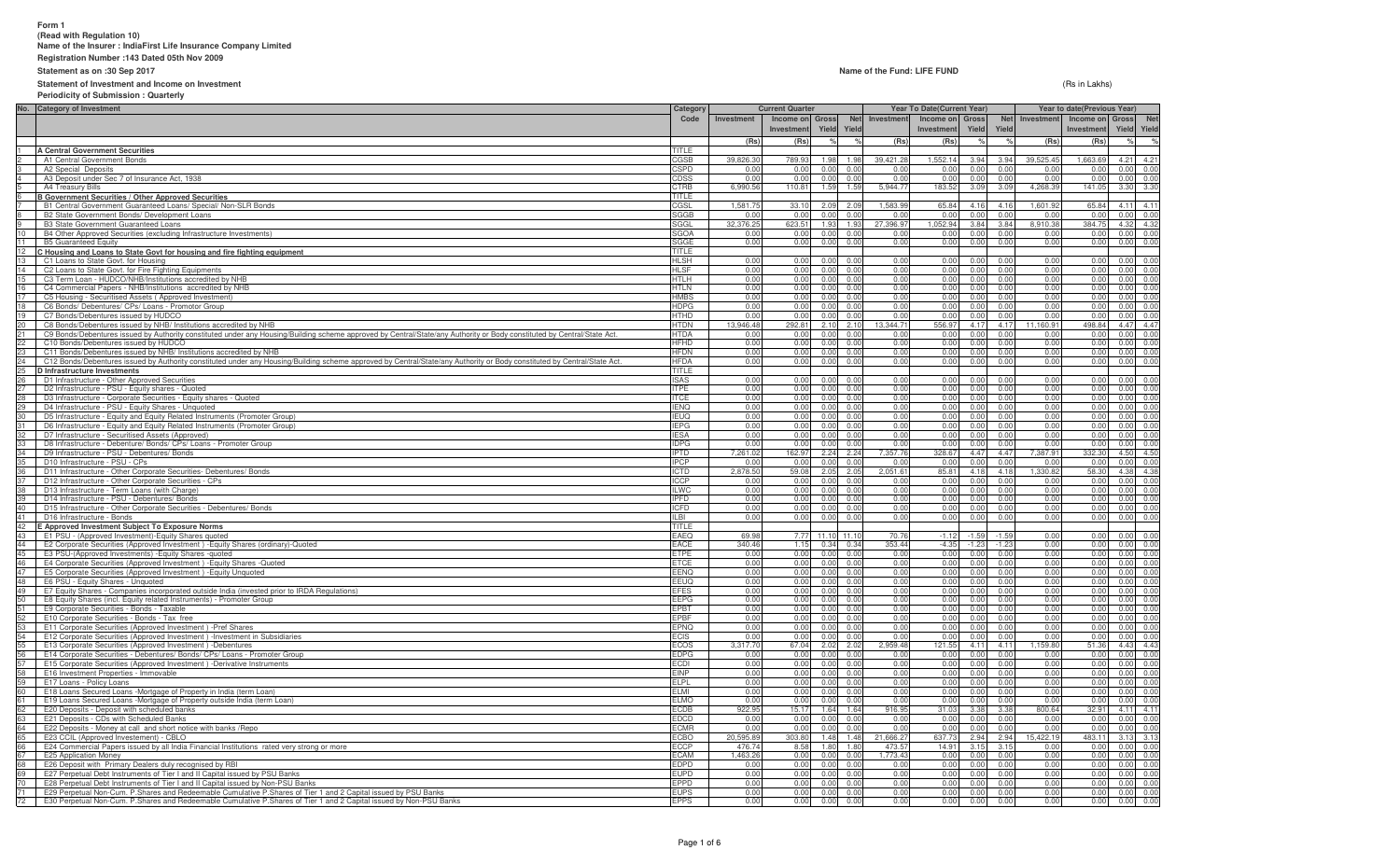| No. Category of Investment                                                     | Category     |             | <b>Current Quarter</b> |             |         |                  | <b>Year To Date (Current Year)</b> |          |          | Year to date(Previous Year) |                     |                   |      |
|--------------------------------------------------------------------------------|--------------|-------------|------------------------|-------------|---------|------------------|------------------------------------|----------|----------|-----------------------------|---------------------|-------------------|------|
|                                                                                | Code         | Investment  | Income on Gross        |             |         | Net Investment   | Income on Gross                    |          |          | Net Investment              | Income on Gross Net |                   |      |
|                                                                                |              |             | Investment             | Yield Yield |         |                  | Investment                         | Yield    | Yield    |                             | Investment          | Yield Yield       |      |
| E31 Foreign Debt Securities (Invested prior to IRDA Regulations)               | <b>EFDS</b>  | 0.00        | n nn                   | 0.00        | 0.00    | 0.00             | 0.00                               | 0.00     | 0.00     | 0.00                        | 0.00                | 0.00              | 0.00 |
| E32 Mutual Funds - ETF                                                         | <b>EETF</b>  | 0.00        | 0.00                   | 0.00        | 0.00    | 0.00             | 0.00                               | 0.00     | 0.00     | 0.00                        | 0.00                | 0.00              | 0.00 |
| E33 Mutual Funds - Gilt/ G Sec/ Liquid Schemes                                 | <b>EGMF</b>  | 3.161.66    | 21.62                  | 0.68        | 0.68    | 3.383.17         | 78.48                              | 2.32     | 2.32     | 431.99                      | 14.85               | 3.44 3.44         |      |
| E34 Mutual Funds - (under Insurer's Promoter Group)                            | <b>EMPG</b>  | n nr        | 0.00                   | 0.00        | 0.00    | 0.00             | 0.00                               | 0.00     | 0.00     | 0.00                        | 0.00                | 0.00              | 0.00 |
| E35 Additional Tier 1(Basel III Compliant) Perpetual Bonds - [Private Banks]   | <b>EAPB</b>  | 2.799.94    | 208.53                 | 7.45        | 7.45    | 2.799.94         | 208.53                             | 7.45     | 7.45     | 0.00                        | 0.00                | 0.00              | 0.00 |
| E36 Net Current Assets (Only in respect of ULIP Business)                      | <b>ENCA</b>  |             | 0.00                   | 0.00        | 0.00    | 0.00             | 0.00                               | 0.00     | 0.00     | 0.00                        | 0.00                | 0.00              | 0.00 |
| <b>F Other than Approved Securities</b>                                        | TITLE        |             |                        |             |         |                  |                                    |          |          |                             |                     |                   |      |
| F1 Alternate Investment Fund - AIF                                             | OAFA         | 762.16      | 24.72                  | 3.24        | 3.24    | 762.03           | 56.59                              | 7.43     | 7.43     | 755.36                      | 45.53               | 6.03              | 6.03 |
| F2 Other than Approved Investments -Bonds -PSU- Taxable                        | ORPT         | 0.00        | 0.00                   | 0.00        | 0.00    | 0.00             | 0.00                               | 0.00     | 0.00     | 0.00                        | 0.00                | 0.00              | 0.00 |
| F3 Other than Approved Investments -Bonds -PSU- Tax free                       | <b>OBPF</b>  | 0.00        | 0.00                   | 0.00        | 0.00    | 0.00             | 0.00                               | 0.00     | 0.00     | 0.00                        | 0.00                | 0.00              | 0.00 |
| F4 Other than Approved Investments - Equity Shares (incl PSUs and Unlisted)    | OESH         | 96.56       | $-6.05$                | $-6.26$     | $-6.26$ | 121.81           | $-28.85$                           | $-23.68$ | $-23.68$ | 0.00                        | 0.00                | 0.00              | 0.00 |
| F5 Equity Shares (incl. Equity related Instruments) - Promoter Group           | OEPG         | 0.00        | 0.00                   | 0.00        | 0.00    | 0.00             | 0.00                               | 0.00     | 0.00     | 0.00                        | 0.00                | 0.00              | 0.00 |
| F6 Other than Approved Investments -Debentures                                 | <b>OLDB</b>  | 0.00        | 0.00                   | 0.00        | 0.00    | 0.00             | 0.00                               | 0.00     | 0.00     | 0.00                        | 0.00                | 0.00              | 0.00 |
| F7 Debentures/ Bonds/ CPs/ Loans etc. - Promoter Group                         | ODPG         | 0.00        | 0.00                   | 0.00        | 0.00    | 0.00             | 0.00                               | 0.00     | 0.00     | 0.00                        | 0.00                | $0.00 \quad 0.00$ |      |
| F8 Commercial Papers                                                           | OACP         | 0.00        | 0.00                   | 0.00        | 0.00    | 0.00             | 0.00                               | 0.00     | 0.00     | 0.00                        | 0.00                | 0.00              | 0.00 |
| F9 Other than Approved Investments -Pref Shares                                | OPSH         | 0.00        | 0.00                   | 0.00        | 0.00    | 0.00             | 0.00                               | 0.00     | 0.00     | 0.00                        | 0.00                | 0.00              | 0.00 |
| F10 Other than Approved Investments - Venture fund                             | OVNF         | 0.00        | 0.00                   | 0.00        | 0.00    | 0.00             | 0.00                               | 0.00     | 0.00     | 0.00                        | 0.00                | 0.00              | 0.00 |
| F11 Other than Approved Investments -Short Trem Loans (Unsecured Deposits)     | OSLU         | n nn        | 0.00                   | n nn        | 0.00    | 0.00             | 0.00                               | 0.00     | 0.00     | 0.00                        | 0.00                |                   | 0.00 |
| F12 Other than Approved Investments - Term Loans (without charge)              | <b>OTLW</b>  | 0.00        | 0.00                   | 0.00        | 0.00    | 0.00             | 0.00                               | 0.00     | 0.00     | 0.00                        | 0.00                |                   | 0.00 |
| F13 Mutual Funds - Debt/ Income/ Serial Plans/ Liquid Schemes                  | <b>OMGS</b>  | 0.00        | 0.00                   | 0.00        | 0.00    | 0.00             | 0.00                               | 0.00     | 0.00     | 0.00                        | 0.00                | 0.00              | 0.00 |
| F14 Mutual Funds - ETF                                                         | OETF         |             |                        | 0.00        | 0.00    |                  |                                    | 0.00     | 0.00     |                             |                     | 0.00              | 0.00 |
| F15 Mutual Funds - (under Insurer's Promoter Group)                            | OMPG         | 0.00        | 0.00                   | 0.00        | 0.00    | 0.00             | 0.00                               | 0.00     | 0.00     | 0.00                        | 0.00                |                   | 0.00 |
| <b>F16 Derivative Instruments</b>                                              | <b>OCDI</b>  | 0.00        | n nn                   | n nn        | 0.00    | 0.00             | 0.00                               | 0.00     | 0.00     | 0.00                        | 0.00                | 0.00              | 0.00 |
| F17 Securitised Assets (underlying assets Housing Loan/ Infrastructure assets) | OPSA         | n nn        | 0.00                   | 0.00        | 0.00    | 0.00             | 0.00                               | 0.00     | 0.00     | 0.00                        | 0.00                | 0 <sub>0</sub>    | 0.00 |
| F18 Equity Shares (PSU & Unlisted)                                             | OEPU         | 125.00      | 0.00                   | 0.00        | 0.00    | 125.00           | 0.00                               | 0.00     | 0.00     | 125.00                      | 0.00                | 0.00              | 0.00 |
| F19 Investment properties - Immovable                                          | OIPI         | 0.00        | 0.00                   | 0.00        | 0.00    | 0.00             | 0.00                               | 0.00     | 0.00     | 0.00                        | 0.00                | 0.00 0.00         |      |
|                                                                                | <b>TOTAL</b> | 1.38.993.17 | 2,724.53               | 1.96        |         | 1.96 1,32,506.95 | 4,940.38                           | 3.73     | 3.73     | 92,880.77                   | 3,772.53            | 4.06 4.06         |      |

### **CERTIFICATION**

Certified that the information given herein are correct and complete to the best of my knowledge and belief and nothing has been concealed or suppressed

Date : 6 Oct 2017

Signature : \_<br>Full Name : Satishwar Balakrishnan Full Name : Satishwar Balakrishnan Chief Financial Officer

Note: Category of investment (COI) shall be as per Guidelines, as amended from time to time 1. Based on daily simple Average of Investments

2. Yield netted for tax

3. In the previous year column, figures of the corresponding Year to date of the previous financial year shall be shown.

4. FORM-1 shall be prepared in respect of each fund. In case of ULIP FORM-1 shall be prepared at Segregated Fund (SFIN) level and also at consolidated level.

5. YTD Income on investment shall be reconciled with figures in P&L and Revenue account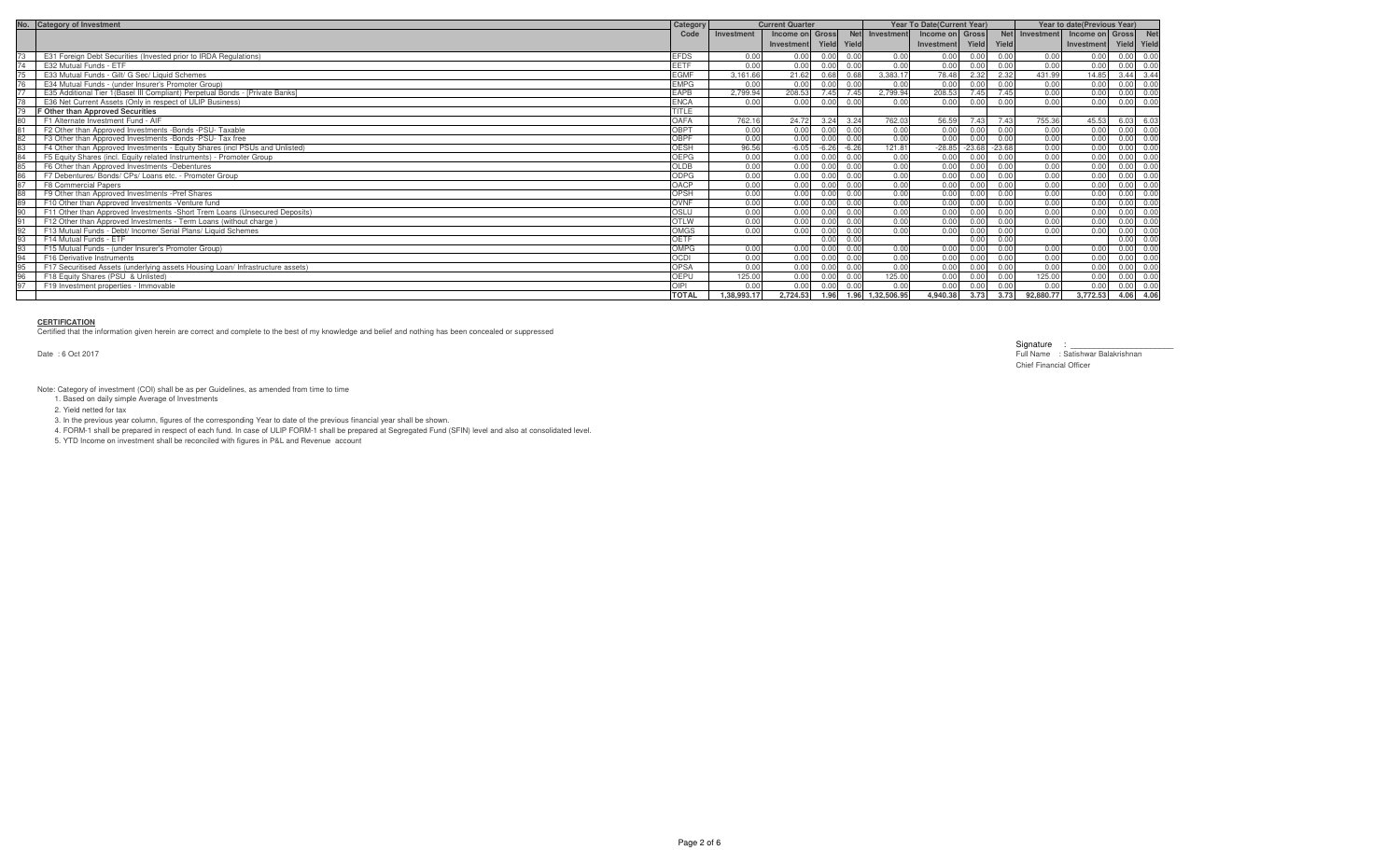# **Form 1(Read with Regulation 10) Name of the Insurer : IndiaFirst Life Insurance Company Limited**

**Registration Number :143 Dated 05th Nov 2009**

**Statement as on :30 Sep 2017**

### **Statement of Investment and Income on Investment**

#### **Name of the Fund: PENSION AND GEN ANNUITY BUSINESS**

(Rs in Lakhs) (Rs in Lakhs)

**Periodicity of Submission : Quarterly**

|                                        | No. Category of Investment                                                                                                                                               | Category                   | <b>Current Quarter</b> |                   |              |              |                       | Year To Date(Current Year) |                   |                                        |                   | Year to date(Previous Year) |              |              |
|----------------------------------------|--------------------------------------------------------------------------------------------------------------------------------------------------------------------------|----------------------------|------------------------|-------------------|--------------|--------------|-----------------------|----------------------------|-------------------|----------------------------------------|-------------------|-----------------------------|--------------|--------------|
|                                        |                                                                                                                                                                          | Code                       | Investment             | Income on Gross   |              | <b>Net</b>   | Investment            | Income on Gross            |                   | <b>Net</b>                             | Investment        | Income on                   | Gross        | <b>Net</b>   |
|                                        |                                                                                                                                                                          |                            |                        | <b>Investment</b> | Yield        | Yield        |                       | Investment                 |                   | <b>Yield Yield</b>                     |                   | Investmen                   | Yield        | Yield        |
|                                        |                                                                                                                                                                          |                            | (Rs)                   | (Rs)              |              |              | (Rs)                  | (Rs)                       |                   |                                        | (Rs)              | (Rs)                        |              | $\%$         |
|                                        | A Central Government Securities                                                                                                                                          | TITLE                      |                        |                   |              |              |                       |                            |                   |                                        |                   |                             |              |              |
|                                        | A1 Central Government Bonds                                                                                                                                              | CGSB                       | 1,53,513.97            | 4.040.52          | 2.63         | 2.63         | 1.52.876.36           | 7.478.03                   |                   | 4.89 4.89                              | 1.82.156.25       | 10.237.8                    | 5.62         | 5.62         |
|                                        | A2 Special Deposits                                                                                                                                                      | CSPD                       | 0.00                   | 0.00              | 0.00         | 0.00         | 0.00                  | 0.00                       | 0.00              | 0.0                                    | 0.01              | 0.0                         | 0.00         | 0.00         |
|                                        | A3 Deposit under Sec 7 of Insurance Act, 1938                                                                                                                            | CDSS                       | 0.00                   | 0.00              | 0.00         | 0.00         | 0.00                  | 0.00                       | 0.00              | 0.0                                    | 0.01              | 0.0                         | 0.00         | 0.00         |
|                                        | A4 Treasury Bills                                                                                                                                                        | CTRB                       | 2,646.2                | 39.75             | 1.50         | 1.50         | 6,652.13              | 195.11                     | 2.93              | 2.9                                    | 24,276.6          | 40.5                        | 0.17         | 0.17         |
|                                        | <b>B Government Securities / Other Approved Securities</b>                                                                                                               | TITLE                      |                        |                   |              |              |                       |                            |                   |                                        |                   |                             |              |              |
|                                        | B1 Central Government Guaranteed Loans/ Special/ Non-SLR Bonds                                                                                                           | CGSL                       | 30.439.63              | 982.68            | 3.23         | 3.23         | 29,653.40             | 1.586.96                   |                   | 5.35 5.3                               | 21.494.46         | 930.54                      | 4.33<br>0.00 | 4.33         |
| 9                                      | B2 State Government Bonds/ Development Loans                                                                                                                             | <b>SGGB</b><br><b>SGGL</b> | 0.00<br>82,323.73      | 0.00<br>1,605.87  | 0.00<br>1.95 | 0.00<br>1.95 | 0.00<br>78,956.81     | 0.00<br>3,156.87           | 0.00<br>4.00      | 0.0<br>4.00                            | 0.00<br>51,117.37 | 0.01<br>2,067.08            | 4.04         | 0.00<br>4.04 |
| 10                                     | <b>B3 State Government Guaranteed Loans</b><br>B4 Other Approved Securities (excluding Infrastructure Investments)                                                       | SGOA                       | 0.00                   | 0.00              | 0.00         | 0.00         | 0.00                  | 0.00                       | 0.00              | 0.0                                    | 0.00              | 0.0                         | 0.00         | 0.00         |
| 11                                     | <b>B5 Guaranteed Equity</b>                                                                                                                                              | SGGE                       | 0.00                   | 0.00              | 0.00         | 0.00         | 0.00                  | 0.00                       | 0.00              | 0.01                                   | 0.00              | 0.0                         | 0.00         | 0.00         |
| 12                                     | C Housing and Loans to State Govt for housing and fire fighting equipment                                                                                                | <b>TITLE</b>               |                        |                   |              |              |                       |                            |                   |                                        |                   |                             |              |              |
| 13                                     | C1 Loans to State Govt. for Housing                                                                                                                                      | <b>HLSH</b>                | 0.00                   | 0.00              | 0.00         | 0.00         | 0.00                  | 0.00                       |                   | $0.00 \quad 0.0$                       | 0.00              | 0.00                        | 0.00         | 0.00         |
| 14                                     | C2 Loans to State Govt. for Fire Fighting Equipments                                                                                                                     | <b>HLSF</b>                | 0.00                   | 0.00              | 0.00         | 0.00         | 0.00                  | 0.00                       |                   | $0.00 \quad 0.01$                      | 0.00              | 0.00                        | 0.00         | 0.00         |
| 15 <sub>1</sub>                        | C3 Term Loan - HUDCO/NHB/Institutions accredited by NHB                                                                                                                  | <b>HTLH</b>                | 0.00                   | 0.00              | 0.00         | 0.00         | 0.00                  | 0.00                       |                   | $0.00 \quad 0.00$                      | 0.00              | 0.00                        | 0.00         | 0.00         |
|                                        | C4 Commercial Papers - NHB/Institutions accredited by NHB                                                                                                                | <b>HTLN</b>                | 0.00                   | 0.00              | 0.00         | 0.00         | 0.00                  | 0.00                       |                   | 0.00 0.00                              | 0.00              | 0.00                        | 0.00         | 0.00         |
| 16<br>17<br>18<br>19<br>20<br>22<br>22 | C5 Housing - Securitised Assets (Approved Investment)                                                                                                                    | <b>HMBS</b>                | 0.00                   | 0.00              | 0.00         | 0.00         | 0.00                  | 0.00                       |                   | $0.00 \quad 0.01$                      | 0.00              | 0.00                        | 0.00         | 0.00         |
|                                        | C6 Bonds/ Debentures/ CPs/ Loans - Promotor Group                                                                                                                        | <b>HDPG</b>                | 0.00                   | 0.00              | 0.00         | 0.00         | 0.00                  | 0.00                       |                   | $0.00 \quad 0.00$                      | 0.00              | 0.00                        | 0.00         | 0.00         |
|                                        | C7 Bonds/Debentures issued by HUDCO                                                                                                                                      | <b>HTHD</b>                | 0.00                   | 0.00              | 0.00         | 0.00         | 0.00                  | 0.00                       | 0.00              | 0.0                                    | 0.00              | 0.01                        | 0.00         | 0.00         |
|                                        | C8 Bonds/Debentures issued by NHB/ Institutions accredited by NHB                                                                                                        | <b>HTDN</b>                | 81,328.56              | 2,007.96          | 2.47         | 2.47         | 83,010.66             | 3,921.77                   | 4.72              | 4.72                                   | 67,008.40         | 3,189.4                     | 4.76         | 4.76         |
|                                        | C9 Bonds/Debentures issued by Authority constituted under any Housing/Building scheme approved by Central/State/any Authority or Body constituted by Central/State Act.  | <b>HTDA</b>                | 0.00                   | 0.00              | 0.00         | 0.00         | 0.00                  | 0.00                       | 0.00              | 0.0                                    | 0.00              | 0.0                         | 0.00         | 0.00         |
|                                        | C10 Bonds/Debentures issued by HUDCO                                                                                                                                     | <b>HFHD</b>                | 0.00                   | 0.00              | 0.00         | 0.00         | 0.00                  | 0.00                       | 0.00              | 0.0                                    | 0.00              | 0.0                         | 0.00         | 0.00         |
|                                        | C11 Bonds/Debentures issued by NHB/ Institutions accredited by NHB                                                                                                       | <b>HFDN</b>                | 0.00                   | 0.00              | 0.00         | 0.00         | 0.00                  | 0.00                       | 0.00              | 0.0                                    | 0.00              | 0.0                         | 0.00         | 0.00         |
| 24                                     | C12 Bonds/Debentures issued by Authority constituted under any Housing/Building scheme approved by Central/State/any Authority or Body constituted by Central/State Act. | <b>HFDA</b><br>TITLE       | 0.00                   | 0.00              | 0.00         | 0.00         | 0.00                  | 0.00                       | 0.00              | 0.0                                    | 0.00              | 0.00                        | 0.00         | 0.00         |
| <u>=-</u><br>25<br>26                  | D Infrastructure Investments                                                                                                                                             | <b>ISAS</b>                | 0.00                   | 0.00              | 0.00         | 0.00         | 0.00                  | 0.00                       |                   | $0.00 \quad 0.0$                       | 0.00              | 0.00                        |              | 0.00 0.00    |
| $27 -$                                 | D1 Infrastructure - Other Approved Securities<br>D2 Infrastructure - PSU - Equity shares - Quoted                                                                        | <b>ITPE</b>                | 0.00                   | 0.00              | 0.00         | 0.00         | 0.00                  | 0.00                       | 0.00              | 0.0                                    | 458.5             | 78.00                       | 17.01        | 17.01        |
|                                        | 28 D3 Infrastructure - Corporate Securities - Equity shares - Quoted                                                                                                     | <b>ITCE</b>                | 0.00                   | 0.00              | 0.00         | 0.00         | 0.00                  | 0.00                       | 0.00              | 0.01                                   | 0.00              | 0.00                        |              | 0.00 0.00    |
|                                        | 29 D4 Infrastructure - PSU - Equity Shares - Unquoted                                                                                                                    | <b>IENO</b>                | 0.00                   | 0.00              | 0.00         | 0.00         | 0.00                  | 0.00                       | 0.00              | 0 <sub>0</sub>                         | 0.00              | 0.00                        | 0.00         | 0.00         |
| $30 -$                                 | D5 Infrastructure - Equity and Equity Related Instruments (Promoter Group)                                                                                               | <b>IEUQ</b>                | 0.00                   | 0.00              | 0.00         | 0.00         | 0.00                  | 0.00                       | 0.00              | 0.0                                    | 0.00              | 0.0                         | 0.00         | 0.00         |
| 31                                     | D6 Infrastructure - Equity and Equity Related Instruments (Promoter Group)                                                                                               | <b>IEPG</b>                | 0.00                   | 0.00              | 0.00         | 0.00         | 0.00                  | 0.00                       |                   | 0.00 0.00                              | 0.00              | 0.00                        | 0.00         | 0.00         |
| 32 <sup>2</sup>                        | D7 Infrastructure - Securitised Assets (Approved)                                                                                                                        | <b>IFSA</b>                | 0.00                   | 0.00              | 0.00         | 0.00         | 0.00                  | 0.00                       | 0.00              | 0 <sub>0</sub>                         | 0.00              | 0 <sub>0</sub>              | 0.00         | 0.00         |
| 33                                     | D8 Infrastructure - Debenture/ Bonds/ CPs/ Loans - Promoter Group                                                                                                        | <b>IDPG</b>                | 0.00                   | 0.00              | 0.00         | 0.00         | 0.00                  | 0.00                       |                   | 0.00 0.00                              | 0.00              | 0.00                        | 0.00         | 0.00         |
| 34                                     | D9 Infrastructure - PSU - Debentures/ Bonds                                                                                                                              | <b>IPTD</b>                | 1,36,890.19            | 3,327.65          | 2.43         | 2.43         | 1,34,619.25           | 6,216.93                   |                   | 4.62 4.62                              | 89,709.84         | 3,821.57                    | 4.26         | 4.26         |
| 35                                     | D10 Infrastructure - PSU - CPs                                                                                                                                           | <b>IPCP</b>                | 0.00                   | 0.00              | 0.00         | <u>በ በበ</u>  | 0.00                  | 0.00                       |                   | 0.00 0.00                              | 0.00              | 0.00                        | 0.00         | 0.00         |
| 36                                     | D11 Infrastructure - Other Corporate Securities- Debentures/ Bonds                                                                                                       | <b>ICTD</b>                | 21,888.63              | 573.52            | 2.62         | 2.62         | 19,570.29             | 944.25                     |                   | 4.82 4.82                              | 9,450.65          | 421.04                      | 4.46         | 4.46         |
| $37 -$                                 | D12 Infrastructure - Other Corporate Securities - CPs                                                                                                                    | <b>ICCP</b>                | 0.00                   | 0.00              | 0.00         | 0.00         | 0.00                  | 0.00                       |                   | 0.00 0.01                              | 0.00              | 0.00                        | 0.00<br>0.00 | 0.00         |
| 38<br>39                               | D13 Infrastructure - Term Loans (with Charge)<br>D14 Infrastructure - PSU - Debentures/ Bonds                                                                            | <b>ILWC</b><br><b>IPFD</b> | 0.00<br>0.00           | 0.00<br>0.00      | 0.00<br>0.00 | 0.00<br>0.00 | 0.00<br>0.00          | 0.00<br>0.00               | 0.00<br>0.00      | 0.0<br>0.00                            | 0.00<br>0.00      | 0.00<br>0.00                | 0.00         | 0.00         |
| 40                                     | D15 Infrastructure - Other Corporate Securities - Debentures/ Bonds                                                                                                      | <b>ICFD</b>                | 0.00                   | 0.00              | 0.00         | 0.00         | 0.00                  | 0.00                       | 0.00              | 0.00                                   | 0.00              | 0.0                         | 0.00         | 0.00<br>0.00 |
| 41                                     | D16 Infrastructure - Bonds                                                                                                                                               | IL BI                      | 4,373.99               | 175.77            | 4.02         | 4.02         | 3,681.78              | 236.68                     | 6.43              | 6.43                                   | 2,934.43          | 192.8                       | 6.57         | 6.57         |
| 42                                     | E Approved Investment Subject To Exposure Norms                                                                                                                          | <b>FITLE</b>               |                        |                   |              |              |                       |                            |                   |                                        |                   |                             |              |              |
| 43                                     | E1 PSU - (Approved Investment)-Equity Shares quoted                                                                                                                      | EAEQ                       | 1,373.0                | 149.25            | 10.87        | 10.87        | 1,389.46              | $-25.70$                   | -1.85             | $-1.8$                                 | 404.14            | 132.46                      | 32.78        | 32.78        |
| 44                                     | E2 Corporate Securities (Approved Investment) - Equity Shares (ordinary)-Quoted                                                                                          | <b>EACE</b>                | 3,302.6                | 120.04            | 3.6          | 3.63         | 3,710.92              | $-17.42$                   | $-0.47$           | $-0.4$                                 | 310.9             | 35.6                        | 11.46        | 11.46        |
| 45                                     | E3 PSU-(Approved Investments) - Equity Shares - quoted                                                                                                                   | ETPE                       | 0.00                   | 0.00              | 0.00         | 0.00         | 0.00                  | 0.00                       | 0.00              | 0.0                                    | 0.00              | 0.0                         | 0.00         | 0.00         |
| 46                                     | E4 Corporate Securities (Approved Investment) - Equity Shares - Quoted                                                                                                   | <b>ETCE</b>                | 0.00                   | 0.00              | 0.00         | 0.00         | 0.00                  | 0.00                       | 0.00              | 0.0                                    | 0.00              | 0.00                        | 0.00         | 0.00         |
| 47                                     | E5 Corporate Securities (Approved Investment) - Equity Unquoted                                                                                                          | <b>FENO</b>                | 0.00                   | 0.00              | 0.00         | 0.00         | 0.00                  | 0.00                       | 0.00              | 0.00                                   | 0.00              | 0.00                        | 0.00         | 0.00         |
| 48                                     | E6 PSU - Equity Shares - Unquoted                                                                                                                                        | <b>EEUQ</b>                | 0.00                   | 0.00              | 0.00         | 0.00         | 0.00                  | 0.00                       | 0.00              | 0.0                                    | 0.00              | 0.0                         | 0.00         | 0.00         |
| 49                                     | E7 Equity Shares - Companies incorporated outside India (invested prior to IRDA Regulations)                                                                             | <b>EFES</b>                | 0.00                   | 0.00              | 0.00         | 0.00         | 0.00                  | 0.00                       | 0.00              | 0.0                                    | 0.00              | 0.00                        | 0.00         | 0.00         |
| 50                                     | E8 Equity Shares (incl. Equity related Instruments) - Promoter Group                                                                                                     | <b>EEPG</b>                | 0.00                   | 0.00              | 0.00         | 0.00         | 0.00                  | 0.00                       |                   | $0.00 \ 0.0$                           | 0.00              | 0.00                        | 0.00         | 0.00         |
| 51                                     | E9 Corporate Securities - Bonds - Taxable                                                                                                                                | <b>EPBT</b><br><b>EPBF</b> | 0.00<br>0.00           | 0.00              | 0.00<br>0.00 | 0.00<br>0.00 | 0.00<br>0.00          | 0.00<br>0.00               |                   | $0.00 \quad 0.01$                      | 012.18<br>0.00    | 43.44<br>0.00               | 4.29<br>0.00 | 4.29<br>0.00 |
| 52<br>53                               | E10 Corporate Securities - Bonds - Tax free<br>E11 Corporate Securities (Approved Investment) -Pref Shares                                                               | EPNQ                       | 0.00                   | 0.00<br>0.00      | 0.00         | 0.00         | 0.00                  | 0.00                       |                   | $0.00 \quad 0.01$<br>$0.00 \quad 0.00$ | 0.00              | 0.00                        | 0.00         | 0.00         |
|                                        | E12 Corporate Securities (Approved Investment) - Investment in Subsidiaries                                                                                              | <b>ECIS</b>                | 0.00                   | 0.00              | 0.00         | 0.00         | 0.00                  | 0.00                       |                   | $0.00 \quad 0.00$                      | 0.00              | 0.00                        | 0.00         | 0.00         |
| 54<br>55<br>56<br>57<br>58<br>59<br>59 | E13 Corporate Securities (Approved Investment) -Debentures                                                                                                               | <b>ECOS</b>                | 70,206.28              | 1,483.91          | 2.11         | 2.11         | 65,777.36             | 2,751.89                   |                   | 4.18 4.18                              | 31,537.39         | 1,446.36                    | 4.59         | 4.59         |
|                                        | E14 Corporate Securities - Debentures/ Bonds/ CPs/ Loans - Promoter Group                                                                                                | <b>EDPG</b>                | 0.00                   | 0.00              | 0.00         | 0.00         | 0.00                  | 0.00                       |                   | $0.00 \quad 0.01$                      | 0.00              | 0.00                        | 0.00         | 0.00         |
|                                        | E15 Corporate Securities (Approved Investment) -Derivative Instruments                                                                                                   | ECDI                       | 0.00                   | 0.00              | 0.00         | 0.00         | 0.00                  | 0.00                       | 0.00              | 0.0                                    | 0.00              | 0.00                        | 0.00         | 0.00         |
|                                        | E16 Investment Properties - Immovable                                                                                                                                    | <b>EINP</b>                | 0.00                   | 0.00              | 0.00         | 0.00         | 0.00                  | 0.00                       | 0.00              | 0.0                                    | 0.00              | 0.01                        | 0.00         | 0.00         |
|                                        | E17 Loans - Policy Loans                                                                                                                                                 | <b>ELPL</b>                | 0.00                   | 0.00              | 0.00         | 0.00         | 0.00                  | 0.00                       | 0.00              | 0.00                                   | 0.00              | 0.00                        | 0.00         | 0.00         |
|                                        | E18 Loans Secured Loans -Mortgage of Property in India (term Loan)                                                                                                       | EL MI                      | 0.00                   | 0.00              | 0.00         | 0.00         | 0.00                  | 0.00                       | 0.00              | 0.01                                   | 0.00              | 0.00                        | 0.00         | 0.00         |
| 61                                     | E19 Loans Secured Loans -Mortgage of Property outside India (term Loan)                                                                                                  | <b>ELMO</b>                | 0.00                   | 0.00              | 0.00         | 0.00         | 0.00                  | 0.00                       | 0.00              | 0.0                                    | 0.00              | 0.01                        | 0.00         | 0.00         |
| 62<br>63                               | E20 Deposits - Deposit with scheduled banks                                                                                                                              |                            | 5,423.45               | 101.92            | 1.88         | 1.88         | 5,444.61              | 202.16                     | 3.71              | 3.7                                    | ,999.9            | 2.47                        | 0.12         | 0.12         |
|                                        | E21 Deposits - CDs with Scheduled Banks                                                                                                                                  | <b>EDCD</b>                | 0.00                   | 0.00              | 0.00         | 0.00         | 0.00                  | 0.00                       |                   | 0.00 0.00                              | 0.00              | 0.00                        | 0.00         | 0.00         |
| 64                                     | E22 Deposits - Money at call and short notice with banks /Repo                                                                                                           | <b>ECMR</b>                | 0.00                   | 0.00              | 0.00         | 0.00         | 0.00                  | 0.00                       |                   | 0.00 0.00                              | 0.00              | 0.00                        | 0.00         | 0.00         |
| 65                                     | E23 CCIL (Approved Investement) - CBLO                                                                                                                                   | ECBO<br><b>ECCP</b>        | 9,182.11               | 134.97            | 1.47         | 1.47         | 14,307.56             | 417.95                     |                   | 2.92 2.92                              | 28,722.5          | 904.42                      | 3.15         | 3.15         |
| 66                                     | E24 Commercial Papers issued by all India Financial Institutions rated very strong or more<br><b>E25 Application Money</b>                                               | <b>ECAM</b>                | 2.383.72<br>10.225.32  | 42.88<br>0.00     | 1.80<br>0.00 | 1.80<br>0.00 | 2,367.87<br>13.521.51 | 74.57<br>0.00              | 0.00              | $3.15$ $3.15$<br>0 <sub>0</sub>        | 0.00<br>.999.98   | 0.00<br>0.01                | 0.00<br>0.00 | 0.00<br>0.00 |
| 67<br>68                               | E26 Deposit with Primary Dealers duly recognised by RBI                                                                                                                  | <b>EDPD</b>                | 0.00                   | 0.00              | 0.00         | 0.00         | 0.00                  | 0.00                       | 0.00              | 0.0                                    | 0.00              | 0.00                        | 0.00         | 0.00         |
| 69                                     | E27 Perpetual Debt Instruments of Tier I and II Capital issued by PSU Banks                                                                                              | <b>EUPD</b>                | 0.00                   | 0.00              | 0.00         | 0.00         | 0.00                  | 0.00                       | 0.00 <sub>1</sub> | 0.00                                   | 0.00              | 0.00                        | 0.00         | 0.00         |
| 70                                     | E28 Perpetual Debt Instruments of Tier I and II Capital issued by Non-PSU Banks                                                                                          | <b>EPPD</b>                | 0.00                   | 0.00              | 0.00         | 0.00         | 0.00                  | 0.00                       |                   | 0.00 0.01                              | 0.00              | 0.00                        | 0.00         | 0.00         |
| 71                                     | E29 Perpetual Non-Cum. P.Shares and Redeemable Cumulative P.Shares of Tier 1 and 2 Capital issued by PSU Banks                                                           | <b>EUPS</b>                | 0.00                   | 0.00              | 0.00         | 0.00         | 0.00                  | 0.00                       |                   | $0.00 \quad 0.00$                      | 0.00              | 0.00                        | 0.00         | 0.00         |
|                                        | 72   E30 Perpetual Non-Cum. P.Shares and Redeemable Cumulative P.Shares of Tier 1 and 2 Capital issued by Non-PSU Banks                                                  | <b>EPPS</b>                | 0.00                   | 0.00              | 0.00         | 0.00         | 0.00                  | 0.00                       |                   | $0.00 \quad 0.00$                      | 0.00              | 0.00                        | 0.00         | 0.00         |
|                                        |                                                                                                                                                                          |                            |                        |                   |              |              |                       |                            |                   |                                        |                   |                             |              |              |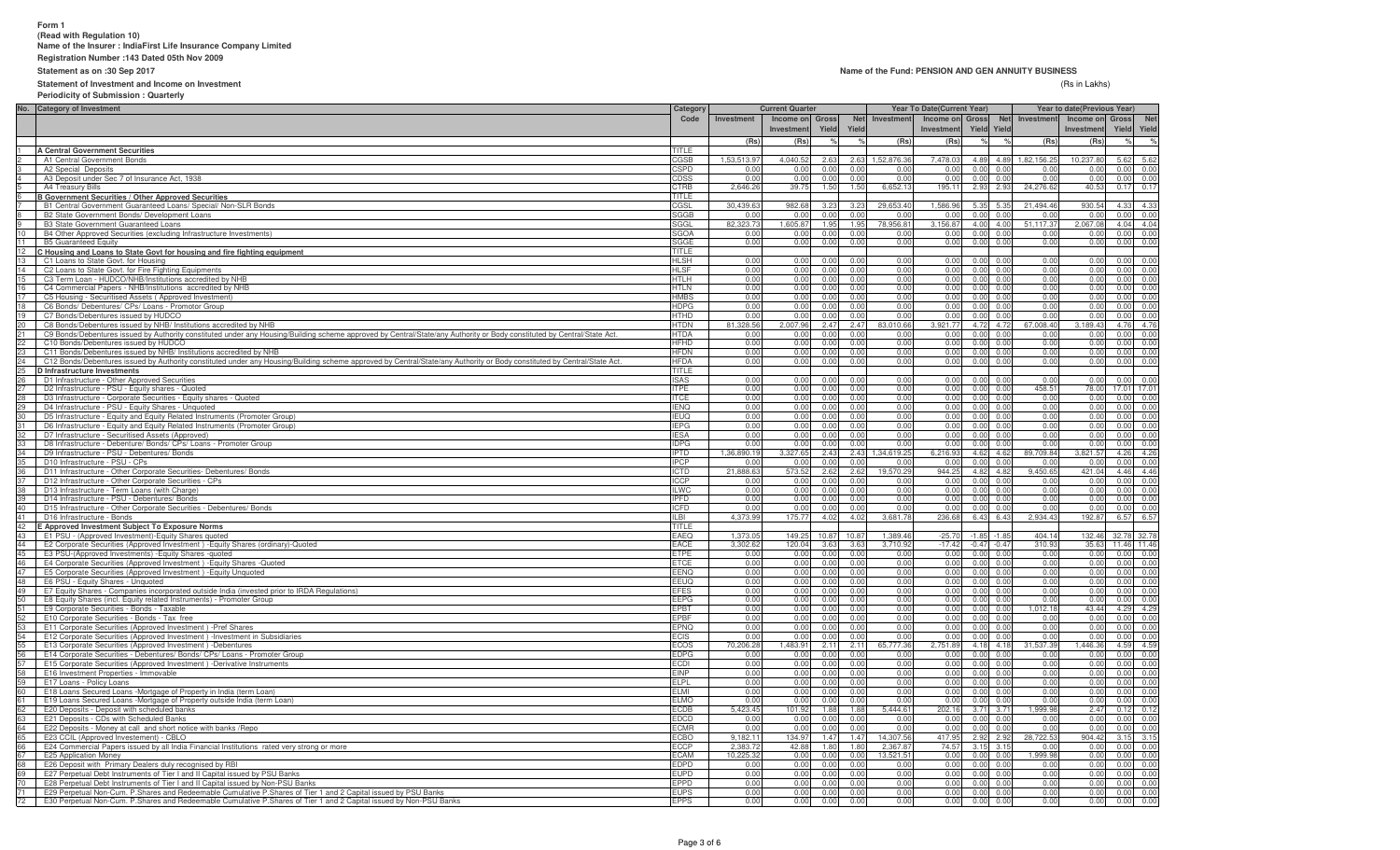| No. Category of Investment                                                     | Category     | <b>Current Quarter</b> |                  |                |          |                  |                        |                   |                   | <b>Year To Date(Current Year)</b> |                 |             |            | Year to date(Previous Year) |  |  |
|--------------------------------------------------------------------------------|--------------|------------------------|------------------|----------------|----------|------------------|------------------------|-------------------|-------------------|-----------------------------------|-----------------|-------------|------------|-----------------------------|--|--|
|                                                                                | Code         | Investment             | Income on Gross  |                |          | Net Investment   |                        |                   |                   | Income on Gross Net Investment    | Income on Gross |             | <b>Net</b> |                             |  |  |
|                                                                                |              |                        | Investment Yield |                | Yield    |                  | Investment Yield Yield |                   |                   |                                   | Investment      | Yield Yield |            |                             |  |  |
| E31 Foreign Debt Securities (Invested prior to IRDA Regulations)               | <b>EFDS</b>  | 0.00                   | 0.00             | 0.OO           | 0.00     | 0.00             | 0.00                   | 0.00              | 0.00              | 0.00                              | 0.00            | 0.00        |            |                             |  |  |
| E32 Mutual Funds - ETF                                                         | <b>EETF</b>  | 0.00                   | 0.00             | 0.00           | 0.00     | 0.00             | 0.00                   |                   | 0.00 0.00         | 0.00                              | 0.00            | 0.00        | 0.00       |                             |  |  |
| E33 Mutual Funds - Gilt/ G Sec/ Liquid Schemes                                 | <b>EGMF</b>  | 0.00                   |                  | $0.00 - 99.83$ | $-99.83$ | 11,460.31        | 242.68                 |                   | $2.12$ $2.12$     | 10,395.80                         | 370.36          | 3.56        | 3.56       |                             |  |  |
| E34 Mutual Funds - (under Insurer's Promoter Group)                            | <b>EMPG</b>  | 0.00                   | 0.00             | 0.00           | 0.00     | 0.00             | 0.00                   |                   | 0.000000          | 0.00                              | 0.00            | 0.00        | 0.00       |                             |  |  |
| E35 Additional Tier 1(Basel III Compliant) Perpetual Bonds - [Private Banks]   | <b>EAPB</b>  | 24,753.94              | 1,739.24         | 7.03           | 7.03     | 24,753.94        | 1,739.24               |                   | 7.03 7.03         | 0.00                              | 0.00            | 0.00        | 0.00       |                             |  |  |
| E36 Net Current Assets (Only in respect of ULIP Business)                      | <b>ENCA</b>  | 0.00                   | 0.00             | 0.00           | n nn     | n nn             | 0.00                   | 0.00              | 0.00              | 0.00                              | 0.00            | 0.00        | 0.OC       |                             |  |  |
| <b>F Other than Approved Securities</b>                                        | TITLE        |                        |                  |                |          |                  |                        |                   |                   |                                   |                 |             |            |                             |  |  |
| F1 Alternate Investment Fund - AIF                                             | OAFA         | 0.00                   | 0.00             | 0.00           | 0.00     | 0.00             | 0.00                   | $0.00 \quad 0.00$ |                   | 0.00                              | 0.00            | 0.00        |            |                             |  |  |
| F2 Other than Approved Investments -Bonds -PSU- Taxable                        | OBPT         | 0.00                   | 0.00             | 0.00           | 0.00     | 0.00             | 0.00                   |                   | $0.00 \quad 0.00$ | 0.00                              | 0.00            | 0.00        | 0.00       |                             |  |  |
| F3 Other than Approved Investments -Bonds -PSU- Tax free                       | <b>OBPF</b>  | 0.00                   | 0.00             | 0.00           | 0.00     | 0.00             | 0.00                   |                   | $0.00 \quad 0.00$ | 0.00                              | 0.00            | 0.00        | 0.00       |                             |  |  |
| F4 Other than Approved Investments - Equity Shares (incl PSUs and Unlisted)    | <b>OESH</b>  | 0.00                   | 0.00             | 0 OO           | 0.00     | 0.00             | 0.00                   |                   | $0.00 \quad 0.00$ | 0.00                              | 0.00            | 0.00        | . 0.00     |                             |  |  |
| F5 Equity Shares (incl. Equity related Instruments) - Promoter Group           | OEPG         | 0.00                   | 0.00             | 0.00           | 0.00     | 0.00             | 0.00                   |                   | $0.00 \quad 0.00$ | 0.00                              | 0.00            | 0.00        | 0.00       |                             |  |  |
| F6 Other than Approved Investments -Debentures                                 | <b>OLDB</b>  | 0.00                   | 0.00             | n nr           | 0.00     | 0.00             | 0.00                   |                   | 0.00              | 0.00                              | 0.00            | 0.00        |            |                             |  |  |
| F7 Debentures/ Bonds/ CPs/ Loans etc. - Promoter Group                         | ODPG         | 0.00                   | 0.00             | 0.00           | 0.00     | 0.00             | 0.00                   |                   | $0.00 \quad 0.00$ | 0.00                              | 0.00            | 0.00        | 0.0        |                             |  |  |
| <b>F8 Commercial Papers</b>                                                    | OACP         | 0.00                   | 0.00             | 0.00           | 0.00     | 0.00             | 0.00                   |                   | 0.00 0.00         | 0.00                              | 0.00            | 0.00        | 0.OC       |                             |  |  |
| F9 Other than Approved Investments -Pref Shares                                | OPSH         | 0.00                   | 0.00             | 0.00           | 0.00     | 0.00             | 0.00                   |                   | $0.00 \quad 0.00$ | 0.00                              | 0.00            | 0.00        | 0.00       |                             |  |  |
| F10 Other than Approved Investments -Venture fund                              | OVNF         | 0.00                   | 0.00             | n nn           | 0.00     | 0.00             | 0.00                   |                   | $0.00 \quad 0.00$ | 0.00                              | 0.00            | 0.00        |            |                             |  |  |
| F11 Other than Approved Investments -Short Trem Loans (Unsecured Deposits)     | OSLU         | 0.00                   | 0.00             | ገ በበ           | 0.00     | 0.00             | 0.00                   | n nn              | 0.00              | 0.00                              | 0.00            |             |            |                             |  |  |
| F12 Other than Approved Investments - Term Loans (without charge)              | <b>OTLW</b>  | 0.00                   | 0.00             |                | 0.00     | 0.00             | 0.00                   |                   | 0.00              | 0.00                              | 0.00            | n nn        | . 0.00     |                             |  |  |
| F13 Mutual Funds - Debt/ Income/ Serial Plans/ Liquid Schemes                  | <b>OMGS</b>  | 0.00                   | 0.00             | 0.00           | 0.00     | 0.00             | 0.00                   | 0.00              | 0.00              | 0.00                              | 0.00            | n nn        |            |                             |  |  |
| F14 Mutual Funds - ETF                                                         | <b>OETF</b>  |                        |                  | 0.00           | 0.00     |                  |                        |                   | $0.00 \quad 0.00$ |                                   |                 |             |            |                             |  |  |
| F15 Mutual Funds - (under Insurer's Promoter Group)                            | OMPG         | 0.00                   | 0.00             | n nn           | 0.00     | 0.00             | 0.00                   |                   | $0.00 \quad 0.00$ | 0.00                              | 0.00            | 0.00        | 0.00       |                             |  |  |
| F16 Derivative Instruments                                                     | OCDI         | 0.00                   | 0.00             | n nr           | 0.00     | 0.00             | 0.00                   |                   | $0.00 \quad 0.00$ | 0.00                              | 0.00            | 0.00        | 0.OC       |                             |  |  |
| F17 Securitised Assets (underlying assets Housing Loan/ Infrastructure assets) | <b>OPSA</b>  | 0.00                   | 0.00             | 0.OO           | 0.00     | 0.00             | 0.00                   | 0.00              | 0.00              | 0.00                              | 0.00            | 0.00        | 0.00       |                             |  |  |
| F18 Equity Shares (PSU & Unlisted)                                             | OEPU         | 0.00                   | 0.00             | n nr           | 0.00     | 0.00             | 0.00                   |                   | 0.00              | 0.00                              | 0.00            | 0.00        |            |                             |  |  |
| F19 Investment properties - Immovable                                          | OIPI         | 0.00                   | 0.00             | 0.00           | 0.00     | 0.00             | 0.00                   |                   | $0.00 \quad 0.00$ | 0.00                              | 0.00            | 0.00        | 0.00       |                             |  |  |
|                                                                                | <b>TOTAL</b> | 6.40.255.44            | 16,525.92 2.58   |                |          | 2.58 6,51,754.23 |                        |                   |                   | 29,121.97 4.47 4.47 5,24,989.45   | 23,914.02       | 4.56 4.56   |            |                             |  |  |

#### **CERTIFICATION**

Certified that the information given herein are correct and complete to the best of my knowledge and belief and nothing has been concealed or suppressed

Date : 6 Oct 2017

Signature : \_ Full Name : Satishwar Balakrishnan Chief Financial Officer

Note: Category of investment (COI) shall be as per Guidelines, as amended from time to time 1. Based on daily simple Average of Investments

2. Yield netted for tax

3. In the previous year column, figures of the corresponding Year to date of the previous financial year shall be shown.

4. FORM-1 shall be prepared in respect of each fund. In case of ULIP FORM-1 shall be prepared at Segregated Fund (SFIN) level and also at consolidated level.

5. YTD Income on investment shall be reconciled with figures in P&L and Revenue account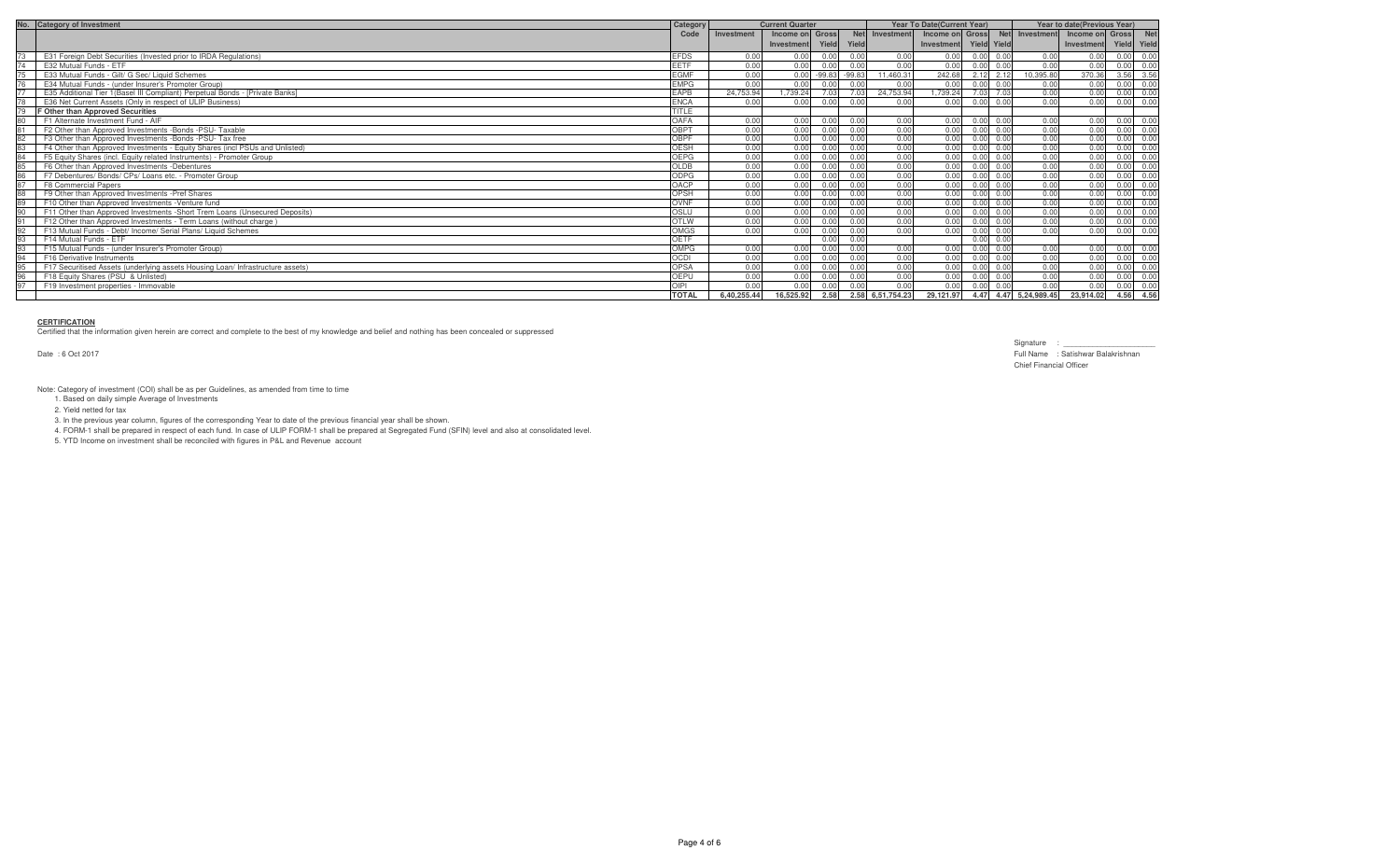#### **Form 1 (Read with Regulation 10)Name of the Insurer : IndiaFirst Life Insurance Company Limited**

**Registration Number :143 Dated 05th Nov 2009**

# **Statement as on :30 Sep 2017**

#### **Statement of Investment and Income on Investment**

#### **Name of the Fund: ULIP**

 $\blacksquare$ 

  **Investment YieldIncome on** Gross

**Current Quarter Year To Date(Current Year) Year to date(Previous Year)**

Income on Gross Net Investment Income on Gross Net Investment Income on Gross Net<br>Investment Yield Yield Investment Yield Yield Investment Offens Investment Chapter Investment Chapter<br>(Rs) (Rs) % % (Rs) % % % (Rs) % %

 $\mathbf{r}$ 

 $\%$ 

**Net Yield**

**Gross YieldNet YieldInvestment Income on**

**Investment Income on** Gross  **Investment**

**Category Code**

 $\%$  $\%$ 

 $\mathbf{I}$ 

**Gross Yield**

**Investment Income on Investment**

 $\blacksquare$ 

 (Rs in Lakhs)**Periodicity of Submission : QuarterlyNo. Category of Investment**1 **A Central Government Securities** TITLE2 A1 Central Government Bonds<br>3 A2 Special Deposits<br>4 A3 Deposit under Sec 7 of Insurance Act, 1938<br>5 A4 Treasury Bills<br>6 **B Government Securities / Other Approved Se B Government Securities / Other Approved Securities**7 B1 Central Government Guaranteed Loans/ Special/ Non-SLR Bonds8 B2 State Government Bonds/ Development Loans9 B3 State Government Guaranteed Loans 10 B4 Other Approved Securities (excluding Infrastructure Investments)11 B5 Guaranteed Equity<br>12 C **Housing and Loans to State Govt.**<br>13 C1 Loans to State Govt. for Housing 14 C2 Loans to State Govt. for Fire Fighting Equipments15 C3 Term Loan - HUDCO/NHB/Institutions accredited by NHB16 C4 Commercial Papers - NHB/Institutions accredited by NHB17 C5 Housing - Securitised Assets ( Approved Investment)18 C6 Bonds/ Debentures/ CPs/ Loans - Promotor Group

|          | A1 Central Government Bonds                                                                                                                                              | CGSB         | 46.133.78   | 343.50<br>$0.74$ 0.74           | 49,272.19   | 1.489.28 | 3.02           | 3.02    | 59,841.19      | 4.377.58<br>7.32<br>7.32   |
|----------|--------------------------------------------------------------------------------------------------------------------------------------------------------------------------|--------------|-------------|---------------------------------|-------------|----------|----------------|---------|----------------|----------------------------|
| 3        | A2 Special Deposits                                                                                                                                                      | <b>SPD</b>   | 0.00        | 0.00<br>0.00<br>0.00            | 0.00        | 0.00     | 0.00           | 0.00    | 0.00           | 0.00<br>0.00<br>0.00       |
| 4        | A3 Deposit under Sec 7 of Insurance Act, 1938                                                                                                                            | CDSS         | 0.00        | 0.00<br>0.00<br>0.00            | 0.00        | 0.00     | 0.00           | 0.00    | 0.00           | 0.00<br>0.00<br>0.00       |
|          | A4 Treasury Bills                                                                                                                                                        | CTRB         | 20,301.64   | 313.45<br>1.54<br>1.54          | 15,156.39   | 461.37   | 3.04           | 3.04    | 31,678.17      | 1,081.57<br>3.41<br>3.41   |
|          | <b>B Government Securities / Other Approved Securities</b>                                                                                                               | TITLE        |             |                                 |             |          |                |         |                |                            |
|          | B1 Central Government Guaranteed Loans/ Special/ Non-SLR Bonds                                                                                                           | CGSL         | 1.715.7     | 37.47<br>2.18<br>2.1            | 1.711.37    | 78.54    | 4.5            | 4.5     | 1.686.1        | 7.56<br>127.48<br>7.56     |
|          | B2 State Government Bonds/ Development Loans                                                                                                                             | SGGB         | 0 Q         | 0.00<br>0.00<br>0.00            | n nr        | 0.00     | 0.00           | 0.00    | 0.00           | 0.00<br>0.00<br>.ስ. 00     |
|          | <b>B3 State Government Guaranteed Loans</b>                                                                                                                              | <b>SGGL</b>  | 7,403.16    | 154.18<br>2.08<br>2.08          | 5,783.25    | 308.14   | 5.33           | 5.33    | 639.62         | 58.60<br>9.16<br>9.16      |
| 10       | B4 Other Approved Securities (excluding Infrastructure Investments)                                                                                                      | SGOA         | 0.00        | 0.00<br>0.00<br>0.00            | 0.00        | 0.00     | 0.00           | 0.00    | 0.00           | 0.00<br>0.00<br>0.00       |
| 11       | <b>B5 Guaranteed Equity</b>                                                                                                                                              | SGGE         | 0.00        | 0.00<br>0.00<br>0.00            | 0.00        | 0.00     | 0.00           | 0.00    | 0.00           | 0.00<br>0.00<br>0.00       |
|          | C Housing and Loans to State Govt for housing and fire fighting equipment                                                                                                | <b>TITLE</b> |             |                                 |             |          |                |         |                |                            |
| 13       | C1 Loans to State Govt, for Housing                                                                                                                                      | <b>HLSH</b>  | n nn        | 0.00<br>0.00<br>0.00            | 0.00        | 0.00     | 0.00           | n nr    | 0.00           | 0.00<br>0.00<br>0.00       |
|          | C2 Loans to State Govt. for Fire Fighting Equipments                                                                                                                     | HLSF         | 0.00        | 0.00<br>0.00<br>0.00            | 0.00        | 0.00     | 0.00           | 0.00    | 0.00           | 0.00<br>0.00<br>0.00       |
| 14       | C3 Term Loan - HUDCO/NHB/Institutions accredited by NHB                                                                                                                  |              | 0.00        | 0.00                            |             |          |                | 0.00    | 0.00           | 0.00<br>0.00               |
| 15       |                                                                                                                                                                          | HTLH         |             | 0.00<br>0.00                    | 0.00        | 0.00     | 0.00           |         |                | 0.00                       |
| 16       | C4 Commercial Papers - NHB/Institutions accredited by NHB                                                                                                                | <b>HTLN</b>  | 0.00        | 0.00<br>0.00<br>0.00            | 0.00        | 0.00     | 0.00           | 0.00    | 0.00           | 0.00<br>0.00<br>0.00       |
| 17       | C5 Housing - Securitised Assets (Approved Investment)                                                                                                                    | <b>HMBS</b>  | 0.00        | 0.00<br>n nr<br>0.00            | 0.00        | 0.00     | 0 <sub>0</sub> | 0.00    | 0.00           | 0.00<br>0.00<br>0.00       |
| 18       | C6 Bonds/ Debentures/ CPs/ Loans - Promotor Group                                                                                                                        | <b>HDPG</b>  | 0.00        | 0.00<br>0.00<br>0.00            | 0.00        | 0.00     | 0.00           | 0.00    | 0.00           | 0.00<br>0.00<br>0.00       |
| 19<br>20 | C7 Bonds/Debentures issued by HUDCO                                                                                                                                      | <b>HTHD</b>  | 0.00        | 0.00<br>0.00<br>0.00            | 0.00        | 0.00     | 0.00           | 0.00    | 0.00           | 0.00<br>0.00<br>0.00       |
|          | C8 Bonds/Debentures issued by NHB/ Institutions accredited by NHB                                                                                                        | HTDN         | 14,401.41   | 309.70<br>2.15<br>2.15          | 5,554.36    | 728.14   | 4.68           | 4.68    | 13,401.17      | 7.50<br>7.50<br>,004.63    |
| $21 -$   | C9 Bonds/Debentures issued by Authority constituted under any Housing/Building scheme approved by Central/State/any Authority or Body constituted by Central/State Act.  | <b>HTDA</b>  | 0.00        | 0.00<br>0.00<br>0.00            | 0.00        | 0.00     | 0.00           | 0.00    | 0.00           | 0.00<br>0.00<br>0.00       |
| $^{22}$  | C10 Bonds/Debentures issued by HUDCO                                                                                                                                     | <b>HFHD</b>  | 0.00        | 0.00<br>0.00<br>0.00            | 0.00        | 0.00     | 0.00           | 0.00    | 0.00           | 0.00<br>0.00<br>0.00       |
|          | C11 Bonds/Debentures issued by NHB/ Institutions accredited by NHB                                                                                                       | <b>HFDN</b>  | 0.00        | 0.00<br>0.00<br>0.00            | 0.00        | 0.00     | 0.00           | 0.00    | 0.00           | 0.00<br>0.00<br>0.00       |
| 23<br>24 | C12 Bonds/Debentures issued by Authority constituted under any Housing/Building scheme approved by Central/State/any Authority or Body constituted by Central/State Act. | <b>HFDA</b>  | 0.00        | 0.00<br>0.00<br>0.00            | 0.00        | 0.00     | 0.00           | 0.00    | 0.00           | 0.00<br>0.00<br>0.00       |
| 25       | D Infrastructure Investments                                                                                                                                             | TITLE        |             |                                 |             |          |                |         |                |                            |
| 26       | D1 Infrastructure - Other Approved Securities                                                                                                                            | ISAS         | 0.00        | 0.00<br>0.00<br>0.00            | 0.00        | 0.00     | 0.00           | 0.00    | 0.00           | 0.00<br>0.00<br>0.00       |
| 27       | D2 Infrastructure - PSU - Equity shares - Quoted                                                                                                                         | <b>ITPE</b>  | 4.724.8     | 30.03<br>0.64<br>0.64           | 3.429.80    | 162.84   | 4.75           | 4.75    | .956.34        | 713.43<br>36.47<br>36.47   |
| 28       | D3 Infrastructure - Corporate Securities - Equity shares - Quoted                                                                                                        | <b>ITCE</b>  | 1.193.40    | 27.59<br>2.31<br>2.31           | 1.036.30    | $-91.81$ | $-8.86$        | $-8.86$ | 113.44         | 49.24<br>43.41 43.41       |
| 29       | D4 Infrastructure - PSU - Equity Shares - Unquoted                                                                                                                       | <b>IENQ</b>  | 0.00        | 0.00<br>0.00<br>0.00            | 0.00        | 0.00     | 0.00           | 0.00    | 0.00           | 0.00<br>0.00<br>0.00       |
| $30 -$   | D5 Infrastructure - Equity and Equity Related Instruments (Promoter Group)                                                                                               | <b>IEUQ</b>  | 0.00        | 0.00<br>0.00<br>0.00            | 0.00        | 0.00     | 0.00           | 0.00    | 0.00           | 0.00<br>0.00<br>0.00       |
| 31       | D6 Infrastructure - Equity and Equity Related Instruments (Promoter Group)                                                                                               | EPG          | 0.00        | 0.00<br>0.00<br>0.00            | 0.00        | 0.00     | 0.00           | 0.00    | 0.00           | 0.00<br>0.00<br>0.00       |
|          | D7 Infrastructure - Securitised Assets (Approved)                                                                                                                        | <b>FSA</b>   | 0.00        | 0.00<br>0.00<br>0.00            | 0.00        | 0.00     | 0.00           | 0.00    | 0.00           | 0.00<br>0.00<br>0.00       |
| 33       | D8 Infrastructure - Debenture/ Bonds/ CPs/ Loans - Promoter Group                                                                                                        | <b>DPG</b>   | 0.00        | 0.00<br>0.00<br>0.00            | 0.00        | 0.00     | 0.00           | 0.00    | 0.00           | 0.00<br>0.00<br>0.00       |
|          |                                                                                                                                                                          |              | 25,535.39   | 629.67<br>2.47                  |             |          | 4.95           | 4.95    |                |                            |
| 34       | D9 Infrastructure - PSU - Debentures/ Bonds                                                                                                                              | <b>IPTD</b>  |             | 2.47<br>0.00                    | 23,687.15   | 1,172.24 |                | 0.00    | 16,876.32      | 1,355.08<br>8.03<br>8.03   |
| 35       | D10 Infrastructure - PSU - CPs                                                                                                                                           | <b>PCP</b>   | 0.00        | 0.00<br>0.00                    | 0.00        | 0.00     | 0.00           |         | 0.00           | 0.00<br>0.00<br>0.00       |
| 36       | D11 Infrastructure - Other Corporate Securities- Debentures/ Bonds                                                                                                       | CTD          | 12.803.45   | 354.10<br>2.77<br>2.77          | 11,724.88   | 619.43   | 5.28           | 5.28    | 6.372.9        | 531.26<br>8.34<br>8.34     |
| 37       | D12 Infrastructure - Other Corporate Securities - CPs                                                                                                                    | <b>ICCP</b>  | 2.406.88    | 46.69<br>1.94<br>1.94           | 2.383.79    | 92.86    | 3.90           | 3.90    | 0.00           | 0.00<br>0.00<br>n nr       |
| 38       | D13 Infrastructure - Term Loans (with Charge)                                                                                                                            | <b>ILWC</b>  | 0.00        | 0.00<br>0.00<br>0.00            | 0.00        | 0.00     | 0.00           | 0.00    | 0.00           | 0.00<br>0.00<br>0.00       |
| 39       | D14 Infrastructure - PSU - Debentures/ Bonds                                                                                                                             | <b>IPFD</b>  | 0.00        | 0.00<br>0.00<br>0.00            | 0.00        | 0.00     | 0.00           | 0.00    | 0.00           | 0.00<br>0.00<br>0.00       |
| 40       | D15 Infrastructure - Other Corporate Securities - Debentures/ Bonds                                                                                                      | CFD          | 0.00        | 0.00<br>0.00<br>0.00            | 0.00        | 0.00     | 0.00           | 0.00    | 0.00           | 0.00<br>0.00<br>0.00       |
| 41       | D16 Infrastructure - Bonds                                                                                                                                               | IL BI        | 1,038.07    | 10.42<br>1.00<br>1.00           | 1,036.17    | 42.64    | 4.11           | 4.11    | 1,051.03       | 92.16<br>8.77<br>8.77      |
| 42       | E Approved Investment Subject To Exposure Norms                                                                                                                          | TITLE        |             |                                 |             |          |                |         |                |                            |
| 43       | E1 PSU - (Approved Investment)-Equity Shares quoted                                                                                                                      | EAEQ         | 21,383.00   | 1,216.99<br>5.69<br>5.69        | 22.421.52   | $-99.12$ | $-0.44$        | $-0.44$ | 17,206.27      | 3.596.45<br>20.90<br>20.90 |
| 44       | E2 Corporate Securities (Approved Investment) - Equity Shares (ordinary)-Quoted                                                                                          | EACE         | 1,23,170.41 | $-225.59$<br>$-0.18$<br>$-0.18$ | 1,24,241.04 | 7,203.61 | 5.80           | 5.80    | 1,27,565.96    | 14,886.53<br>11.67 11.67   |
| 45       | E3 PSU-(Approved Investments) - Equity Shares - quoted                                                                                                                   | ETPE         | 0.00        | 0.00<br>0.00<br>0.00            | 0.00        | 0.00     | 0.00           | 0.00    | 0.00           | 0.00<br>0.00<br>0.00       |
| 46       | E4 Corporate Securities (Approved Investment) - Equity Shares - Quoted                                                                                                   | ETCE         | 0.00        | 0.00<br>0.00<br>0.00            | 0.00        | 0.00     | 0.00           | 0.00    | 0.00           | 0.00<br>0.00<br>0.00       |
| 47       | E5 Corporate Securities (Approved Investment) - Equity Unquoted                                                                                                          | EENO         | n nn        | 0.00<br>0.00<br>n nr            | 0.00        | 0.00     | 0.00           | 0.00    | 0 <sup>0</sup> | 0.00<br>0.00<br>0.00       |
| 48       | E6 PSU - Equity Shares - Unquoted                                                                                                                                        | EEUQ         | 0.00        | 0.00<br>0.00<br>0.00            | 0.00        | 0.00     | 0.00           | 0.00    | 0.00           | 0.00<br>0.00<br>0.00       |
| 49       | E7 Equity Shares - Companies incorporated outside India (invested prior to IRDA Regulations)                                                                             | <b>EFES</b>  | 0.00        | 0.00<br>0.00<br>0.00            | 0.00        | 0.00     | 0.00           | 0.00    | 0.00           | 0.00<br>0.00<br>0.00       |
| $50-$    | E8 Equity Shares (incl. Equity related Instruments) - Promoter Group                                                                                                     | EEPG         | 0.00        | 0.00<br>0.00<br>0.00            | 0.00        | 0.00     | 0.00           | 0.00    | 1,625.77       | 11.79 11.79<br>191.71      |
| 51       | E9 Corporate Securities - Bonds - Taxable                                                                                                                                | EPBT         | 0.00        | 0.00<br>0.00<br>0.00            | 0.00        | 0.00     | 0.00           | 0.00    | 0.00           | 0.00<br>0.00<br>0.00       |
| 52       | E10 Corporate Securities - Bonds - Tax free                                                                                                                              | <b>PRF</b>   | 0.00        | 0.00<br>0.00<br>0.00            | 0.00        | 0.00     | n nr           | 0.00    | 0.00           | 0.00<br>0.00<br>0.00       |
| 53       | E11 Corporate Securities (Approved Investment) -Pref Shares                                                                                                              | <b>PNQ</b>   | 0.00        | 0.00<br>0.00<br>0.00            | 0.00        | 0.00     | 0.00           | 0.00    | 0.00           | 0.00<br>0.00<br>0.00       |
|          | E12 Corporate Securities (Approved Investment) -Investment in Subsidiaries                                                                                               | ECIS         | 0.00        | 0.00<br>0.00<br>0.00            | 0.00        | 0.00     | 0.00           | 0.00    | 0.00           | 0.00<br>0.00<br>0.00       |
| 55       | E13 Corporate Securities (Approved Investment) -Debentures                                                                                                               | ECOS         | 19,029.27   | 477.50<br>2.51<br>2.51          | 17,520.84   | 962.45   | 5.49           | 5.49    | 13,954.99      | 7.80<br>1,087.80<br>7.80   |
| 56       | E14 Corporate Securities - Debentures/ Bonds/ CPs/ Loans - Promoter Group                                                                                                | EDPG         | 0.00        | 0.00<br>0.00<br>0.00            | 0.00        | 0.00     | 0.00           | 0.00    | 0.00           | 0.00<br>0.00<br>0.00       |
| 57       | E15 Corporate Securities (Approved Investment) -Derivative Instruments                                                                                                   | ECDI         | 0.00        | 0.00<br>0.00<br>0.00            | 0.00        | 0.00     | 0.00           | 0.00    | 0.00           | 0.00<br>0.00<br>0.00       |
|          |                                                                                                                                                                          | <b>EINP</b>  |             | n nr                            |             |          | n nr           |         |                |                            |
| 58       | E16 Investment Properties - Immovable                                                                                                                                    |              | 0.00        | 0.00<br>0.00                    | 0.00        | 0.00     |                | 0.00    | 0.00           | 0.00<br>0.00<br>0.00       |
| 59       | E17 Loans - Policy Loans                                                                                                                                                 | <b>FLPL</b>  | 0.00        | 0.00<br>0.00<br>0.00            | 0.00        | 0.00     | 0.00           | 0.00    | 0.00           | 0.00<br>0.00<br>0.00       |
|          | 60 E18 Loans Secured Loans -Mortgage of Property in India (term Loan)                                                                                                    | EL MI        | 0.00        | 0.00<br>0.00<br>0.00            | 0.00        | 0.00     | 0.00           | 0.00    | 0.00           | 0.00<br>0.00<br>0.00       |
| 61       | E19 Loans Secured Loans -Mortgage of Property outside India (term Loan)                                                                                                  | <b>ELMO</b>  | 0.00        | 0.00<br>0.00<br>0.00            | 0.00        | 0.00     | 0.00           | 0.00    | 0.00           | 0.00<br>0.00<br>0.00       |
| 62       | E20 Deposits - Deposit with scheduled banks                                                                                                                              | ECDB         | 2,455.72    | 3.94<br>0.16<br>0.16            | 3,412.46    | 14.19    | 0.42           | 0.42    | 3.310.95       | 0.12<br>4.08<br>0.12       |
| 63       | E21 Deposits - CDs with Scheduled Banks                                                                                                                                  | EDCD         | 0.00        | 0.00<br>0.00<br>0.00            | 0.00        | 0.00     | 0.00           | 0.00    | 0.00           | 0.00<br>0.00<br>0.00       |
| 64       | E22 Deposits - Money at call and short notice with banks /Repo                                                                                                           | <b>ECMR</b>  | 0.00        | 0.00<br>0.00<br>0.00            | 0.00        | 0.00     | 0.00           | 0.00    | 0.00           | 0.00<br>0.00<br>0.00       |
| 65       | E23 CCIL (Approved Investement) - CBLO                                                                                                                                   | ECBO         | 20,160.5    | 297.57<br>1.48<br>1.48          | 20,319.79   | 598.20   | 2.94           | 2.94    | 17,593.97      | 553.97<br>3.15<br>3.15     |
| 66       | E24 Commercial Papers issued by all India Financial Institutions rated very strong or more                                                                               | ECCP         | 2,362.3     | 42.44<br>1.80<br>1.80           | 2,357.92    | 51.20    | 2.17           | 2.17    | 0.00           | 0.00<br>0.00<br>0.00       |
| 67       | <b>E25 Application Money</b>                                                                                                                                             | ECAM         | 4.911.45    | 0.00<br>0.00<br>0.00            | 13.224.61   | 0.00     | 0.00           | 0.00    | 3.310.95       | 0.00<br>0.00<br>0.00       |
| 68       | E26 Deposit with Primary Dealers duly recognised by RBI                                                                                                                  | <b>EDPD</b>  | 0.00        | 0.00<br>0.00<br>0.00            | 0.00        | 0.00     | 0.00           | 0.00    | 0.00           | 0.00<br>0.00<br>0.00       |
| 69       | E27 Perpetual Debt Instruments of Tier I and II Capital issued by PSU Banks                                                                                              | <b>EUPD</b>  | 0.00        | 0.00<br>0.00<br>0.00            | 0.00        | 0.00     | 0.00           | 0.00    | 0.00           | 0.00<br>0.00<br>0.00       |
|          | 70 E28 Perpetual Debt Instruments of Tier I and II Capital issued by Non-PSU Banks                                                                                       | <b>EPPD</b>  | 0.00        | 0.00<br>0.00<br>0.00            | 0.00        | 0.00     | 0.00           | 0.00    | 0.00           | 0.00<br>0.00<br>0.00       |
| 71       | E29 Perpetual Non-Cum. P.Shares and Redeemable Cumulative P.Shares of Tier 1 and 2 Capital issued by PSU Banks                                                           | <b>EUPS</b>  | 0.00        | 0.00<br>0.00<br>0.00            | 0.00        | 0.00     | 0.00           | 0.00    | 0.00           | 0.00<br>0.00<br>0.00       |
|          | F30 Perpetual Non-Cum. P. Shares and Redeemable Cumulative P. Shares of Tier 1 and 2 Capital issued by Non-PSU Banks                                                     | <b>EPPS</b>  | 0.00        | 0.00<br>0.00<br>0.00            | 0.00        | 0.00     | 0.00           | 0.00    | 0.00           | 0.00<br>0.00<br>0.00       |
|          |                                                                                                                                                                          |              |             |                                 |             |          |                |         |                |                            |